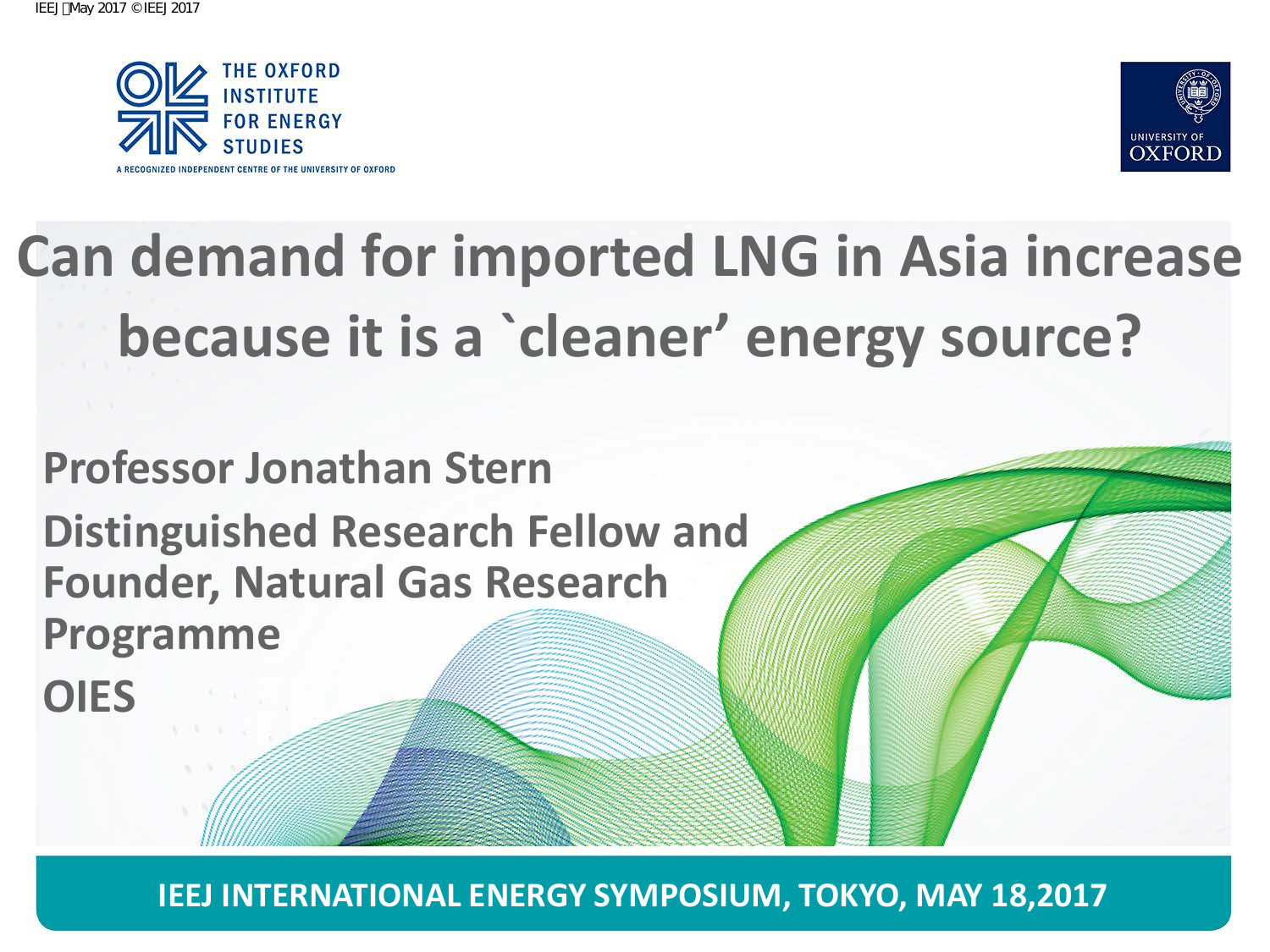

**OXFORD INSTITUTE FOR ENERGY STUDIES Natural Gas Research Programme**

**STUDIES** 

ENERGY

**FOR** 

**OXFORD INSTITUTE** 

Research

**Natural Gas** 

## **A 50% Surge in Global LNG Supply 2014-21, mainly from Australia, US and Russia is well under way**

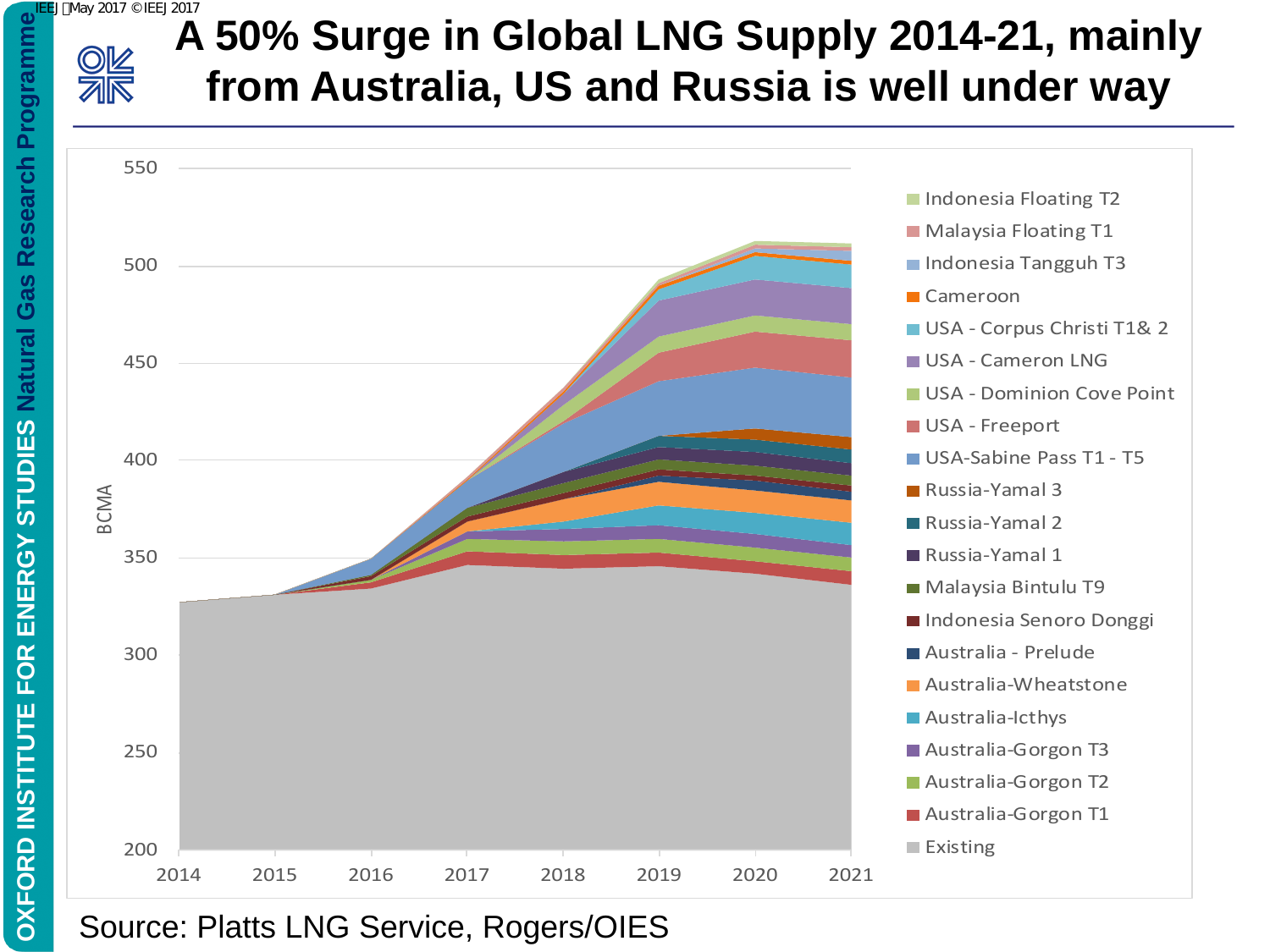

# **Three questions that imported LNG has to answer in Asia (and elsewhere)**

# **Natural Gas Research Programme Is it `clean enough'?**

- **Is it cheap/competitive enough?**
- **Is it secure enough?**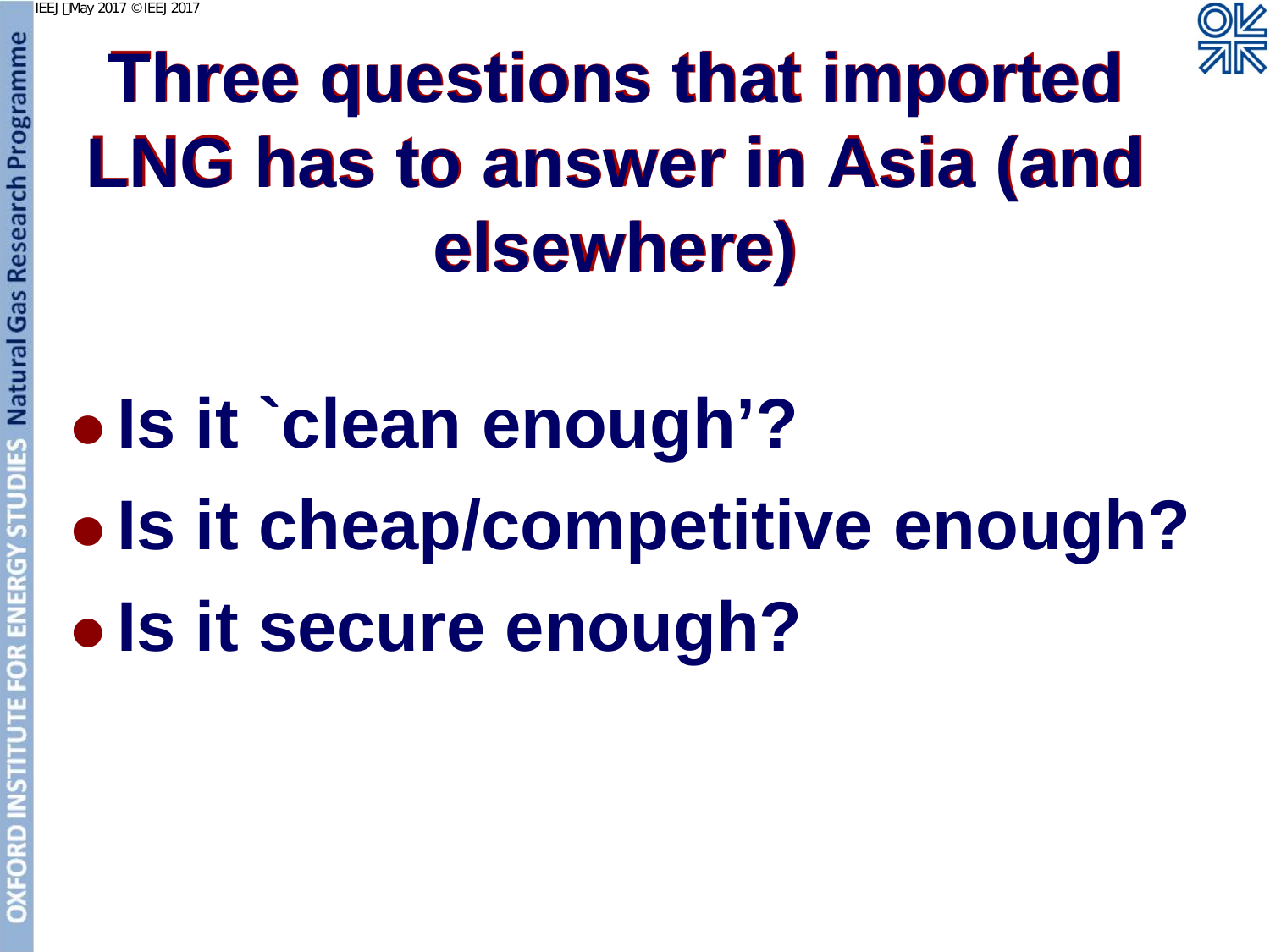

# **Asian LNG Demand – high & low cases plus seasonality gives a 50 mt range by 2021**

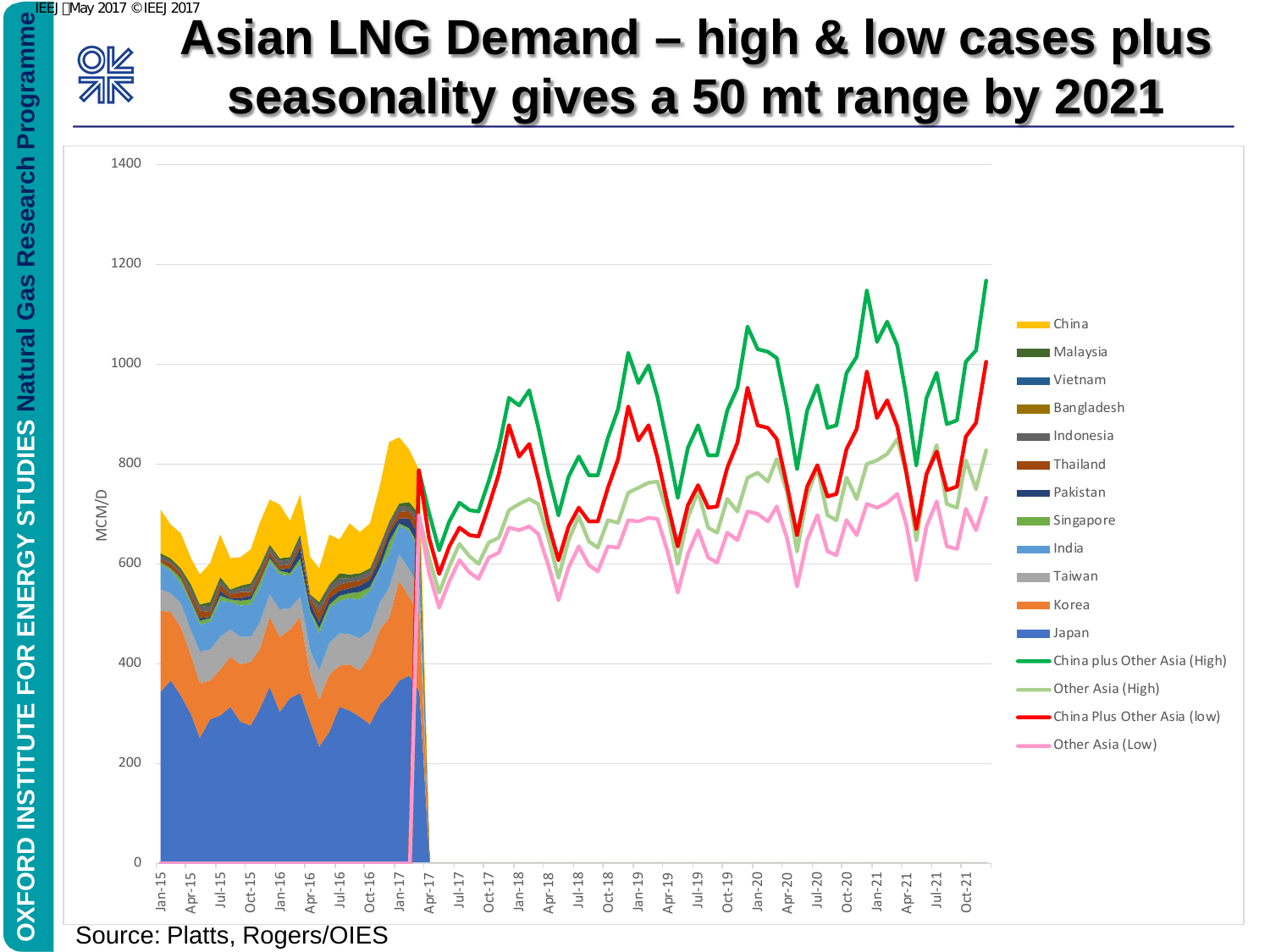

# **Mature Markets: Japan, Korea and Taiwan**

### **Japan:**

•**Huge uncertainty range driven by a) pace and extent of nuclear re-start and b) achievement of energy efficiency policy.**

### **South Korea:**

•**Future LNG demand growth muted by government policy to limit LNG in power sector, hoping to offset coal GHG's by renewables and nuclear.**

### **Taiwan:**

•**LNG the beneficiary of government commitment to phase out nuclear in the 2020s while containing growth of coal.**

•**Future power demand growth also a large uncertainty.** 







**SOURCE: ROGERS, LNG MARKETS IN TRANSITION – THE GREAT RECONFIGURATION**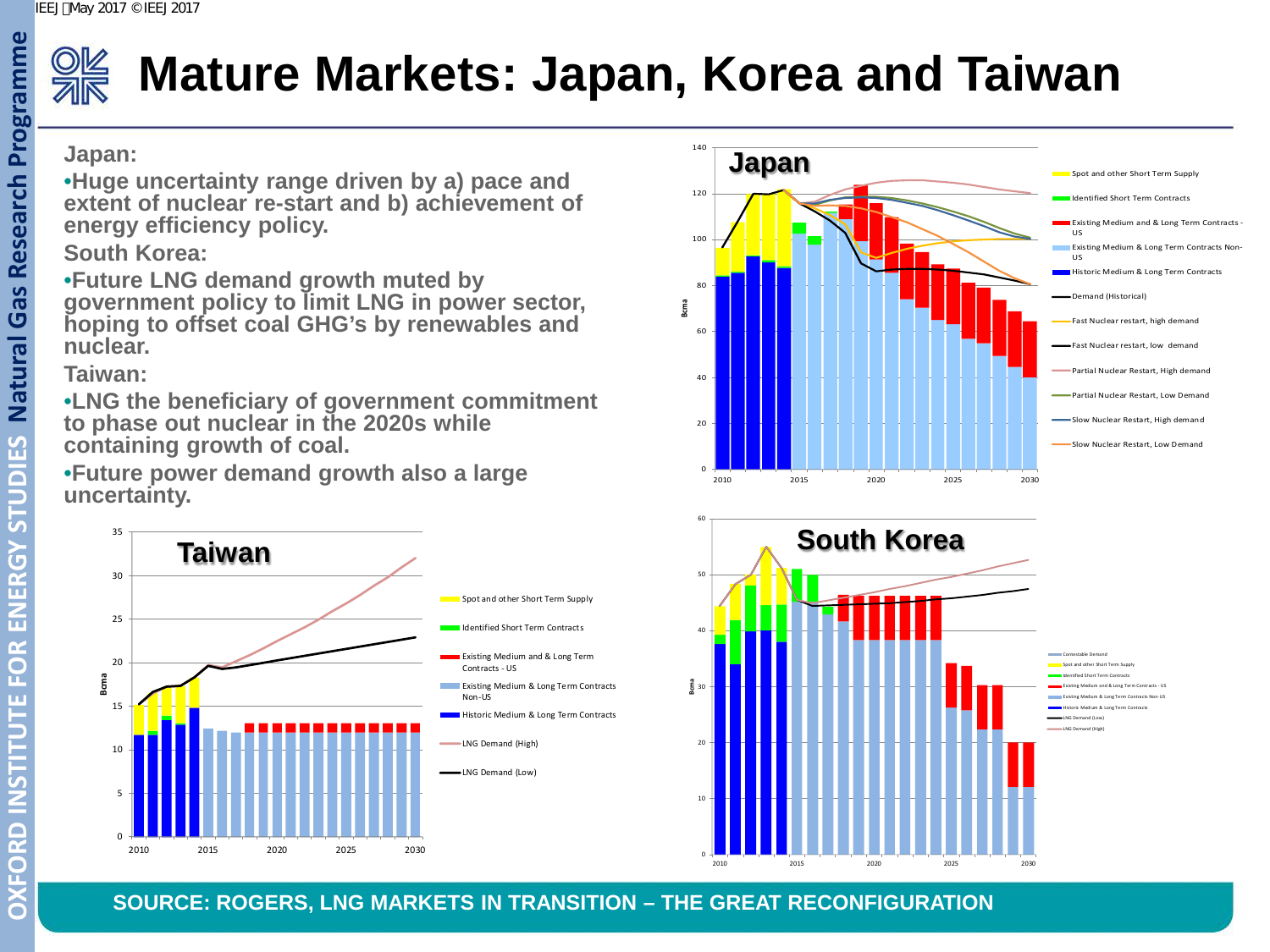# **Drivers of Future Asian Gas/LNG Demand Growth DEED May 2017 © IEEJ 2017**



- **Potential for gas demand growth in aggregate significant.**
- **Environmental challenges: air quality or carbon reduction?**
- **Security must become a risk/reward calculation**
- **Prices <\$8 still too expensive for new markets in SE Asia (and India?)**

### **Affordability**

Source: Adapted from Rogers/OIES

**Problematic Investment/ Domestic Price Framework**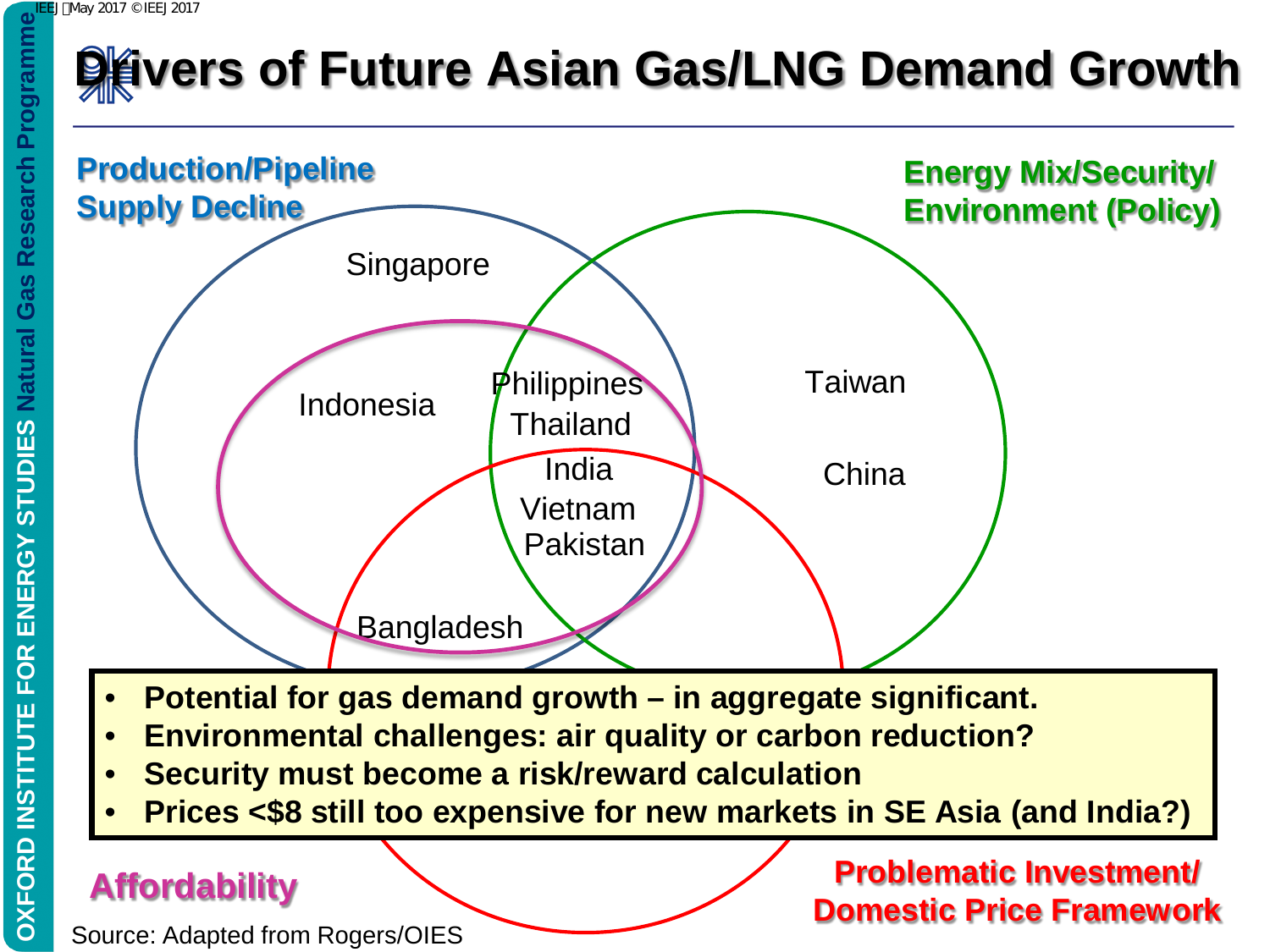### IEEJ:May 2017 © IEEJ2017



# **Clean Enough? Is gas demand/energy mix dependent on carbon reduction or air quality**

**China LNG Demand Indian LNG Demand**



**Potential for gas/LNG in China, India and elsewhere in Asia is huge BUT:**

- **Does environment really matter enough to displace coal? And if so in which locations and how urgently?**
- **Renewables may be cleaner (and cheaper)**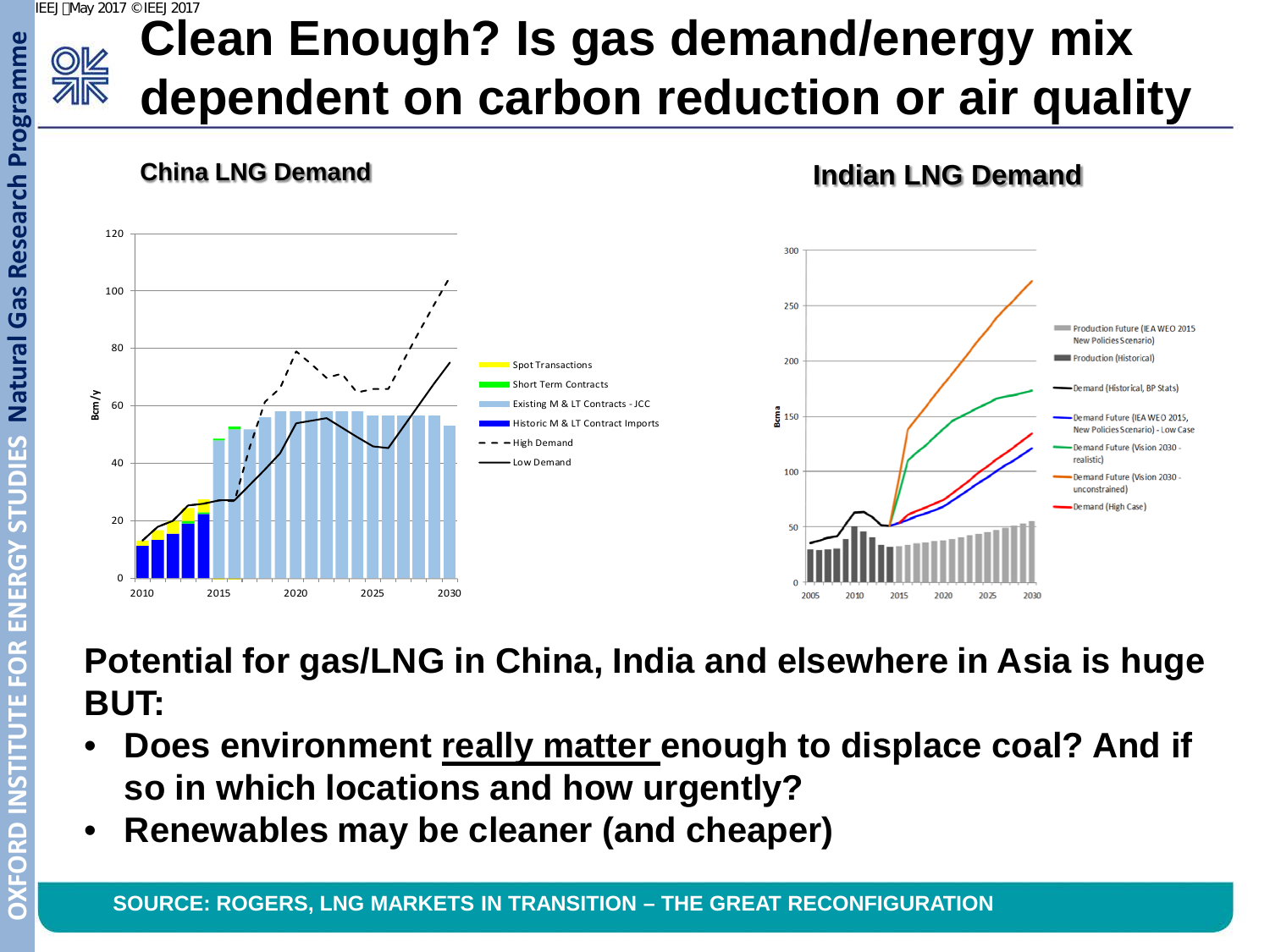### **DEED May 2017 © IEEJ 2017**<br> **IEE** OK (n<br> **IEE** OK (n<br>
25 **Cheap/Competitive Enough? In relation to coal, SIR (nuclear?) and renewables – short and longer term**

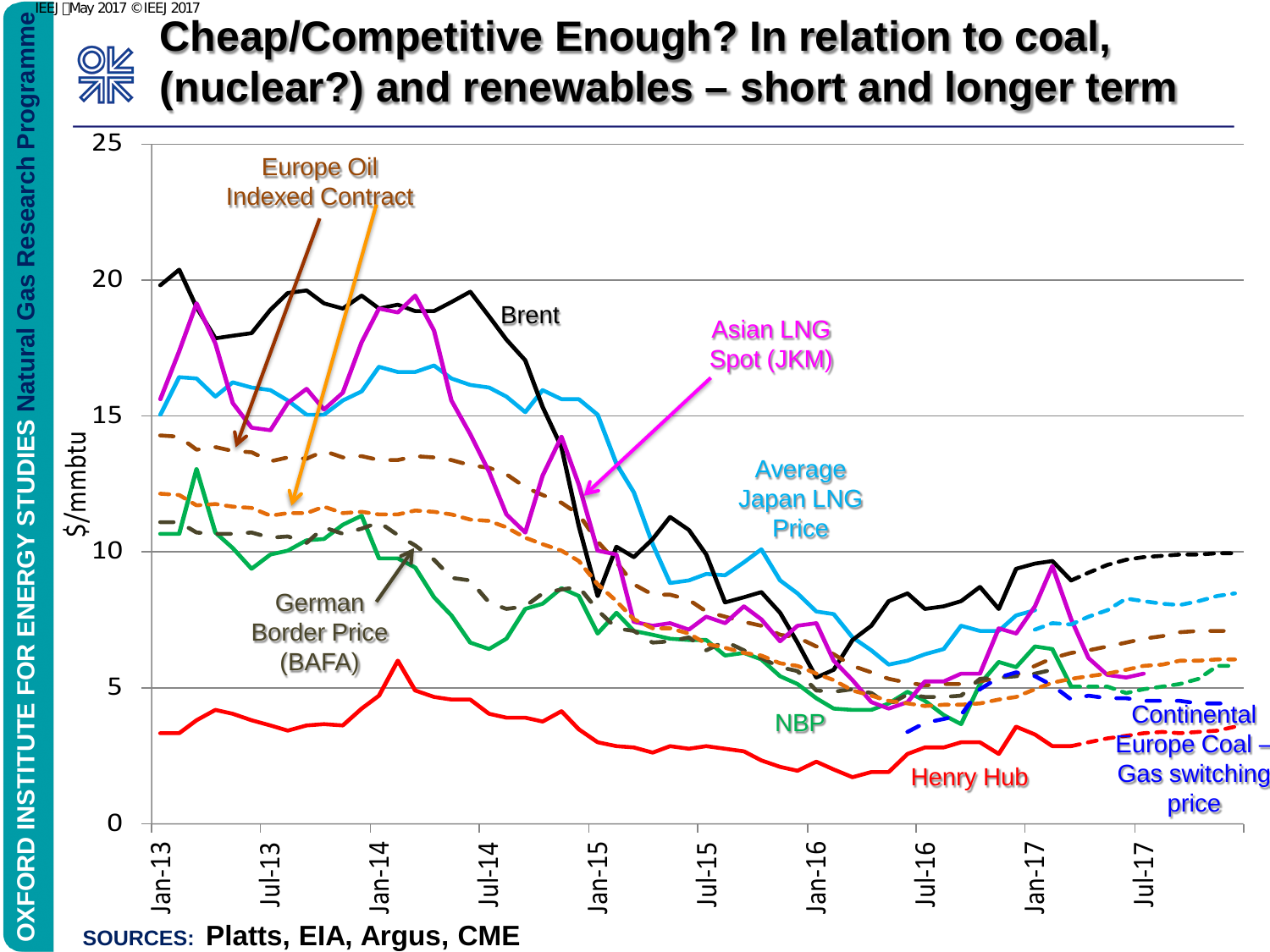

# **Cheap Enough: sufficiently competitive and affordable in Asia?**

- **The `Asian Premium' has disappeared**
- **Natural Gas Research Programme But costs/viability of greenfield LNG developments remain uncertain eg East Africa, new US projects**
- **Many LNG projects coming onstream in the late 2010s are `out of the money' at today's prices – Australia, US**
- **New LNG projects must be able to:** 
	- **deliver to Asia at <\$8/MMbtu (in many countries \$5-6/MMbtu )**
	- **create markets as well as delivering gas**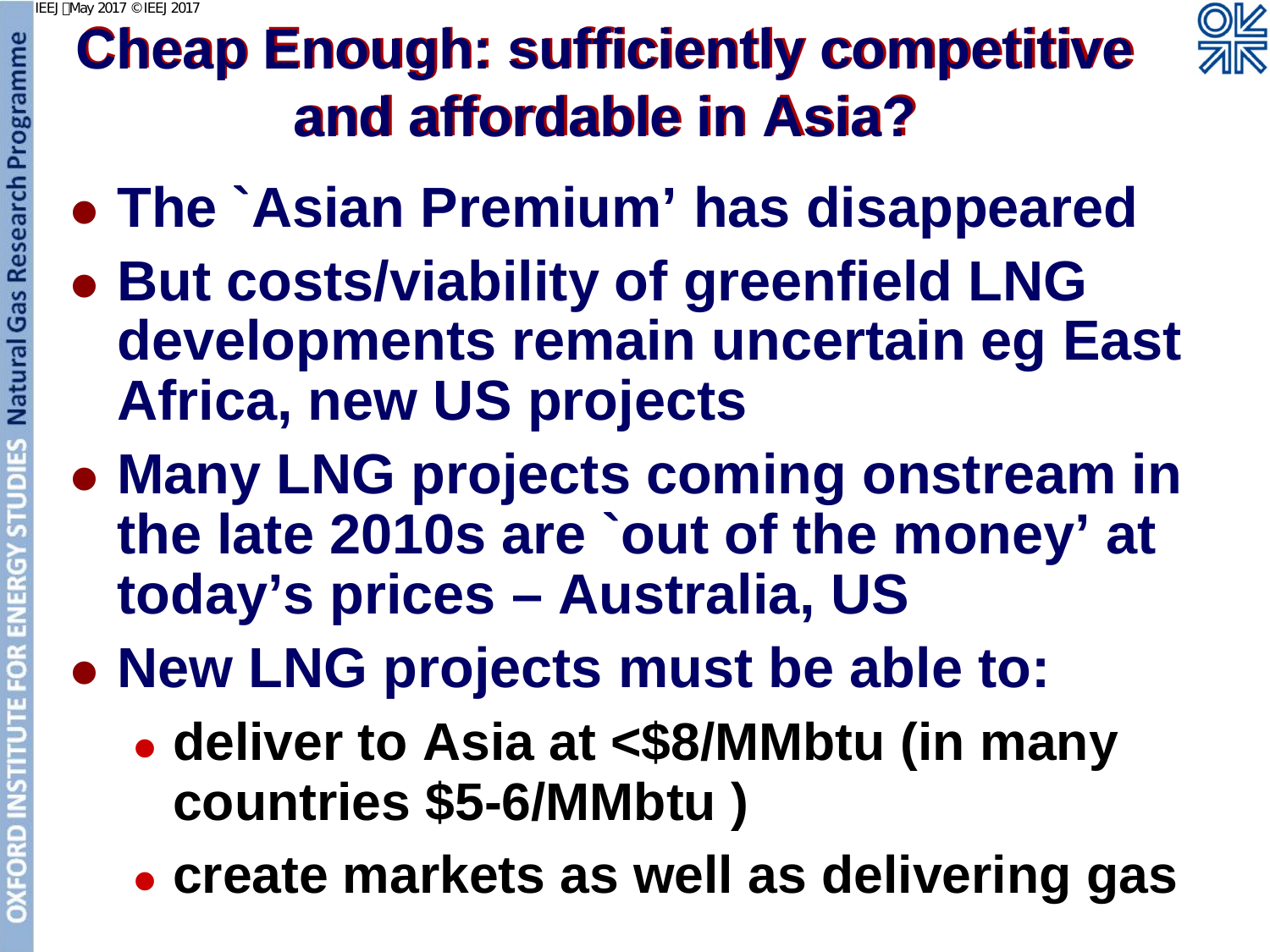# **Secure Enough?**

# **ASIAN POLICY ON ENERGY SECURITY: Still related to imports versus domestic production (`1970s definition')**

- **Still focussed on physical security, insufficiently related to price security**
- **Insufficiently related to risk/reward assessments eg destination clauses**
- **THIS POLICY MEANS IMPORTED LNG IS REGARDED AS LESS SECURE THAN:**
- **domestic (and imported?) coal and nuclear power**
- **renewables (despite intermittency)?**

# **But are these policies/assessments correct?**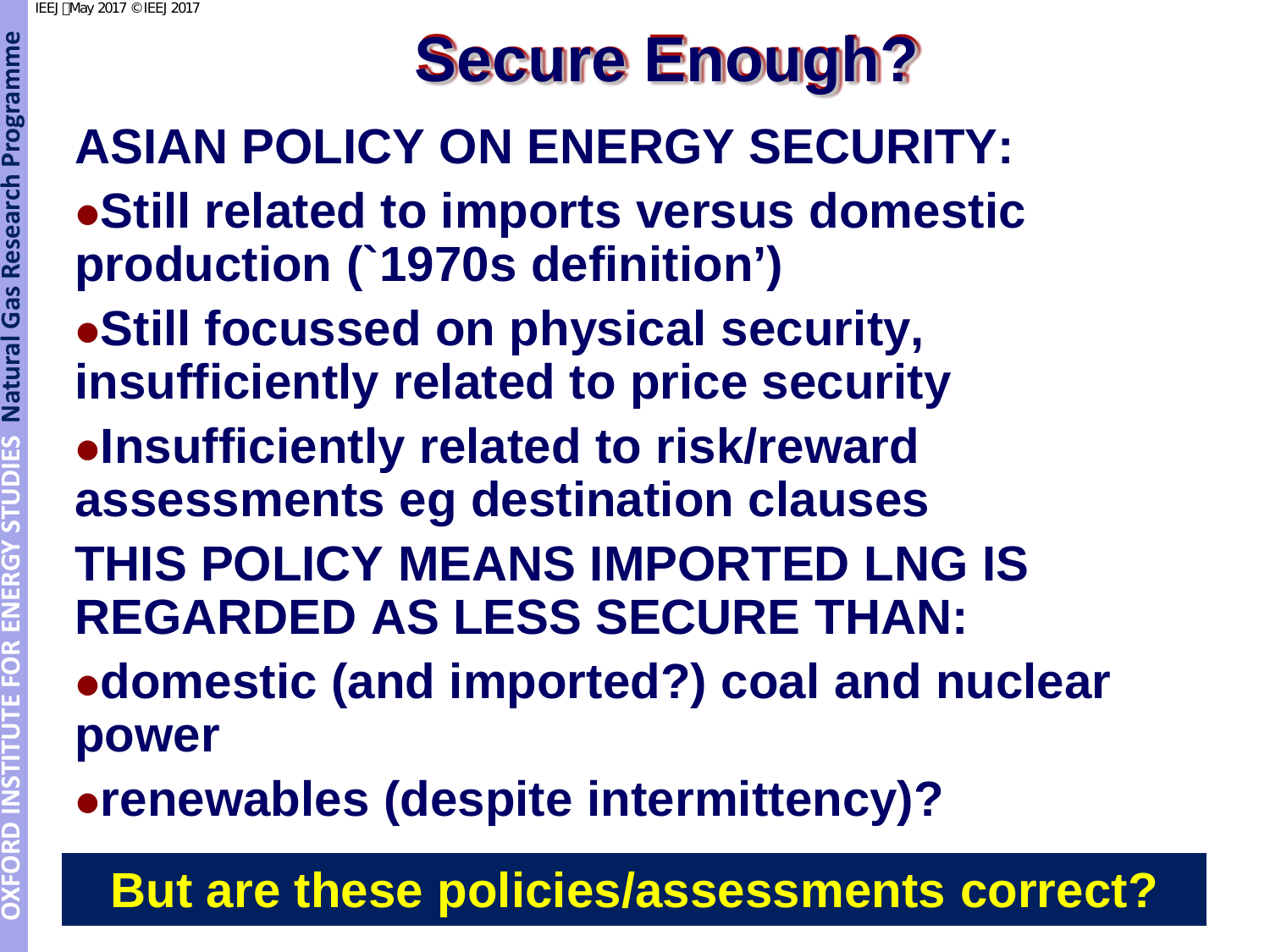

### **Can Asian LNG imports increase on the basis of being a cleaner energy source?** 2017 © IFF J201

**"NO, BECAUSE ENVIRONMENTAL – EITHER CARBON REDUCTION OR AIR QUALITY- ISSUES ARE NOT SUFFICIENTLY IMPORTANT IN THE MAJORITY OF ASIAN COUNTRIES", AND:**

- •**imported LNG cannot compete with domestic coal (and probably also international coal) prices**
- •**imported LNG may not be able to compete with renewables in many locations**
- •**imported LNG is not regarded as `secure'**

**But in some countries – eg China, India, Thailand – big increases in LNG imports are possible if costs can be reduced to deliver LNG at \$6-7/MMbtu**